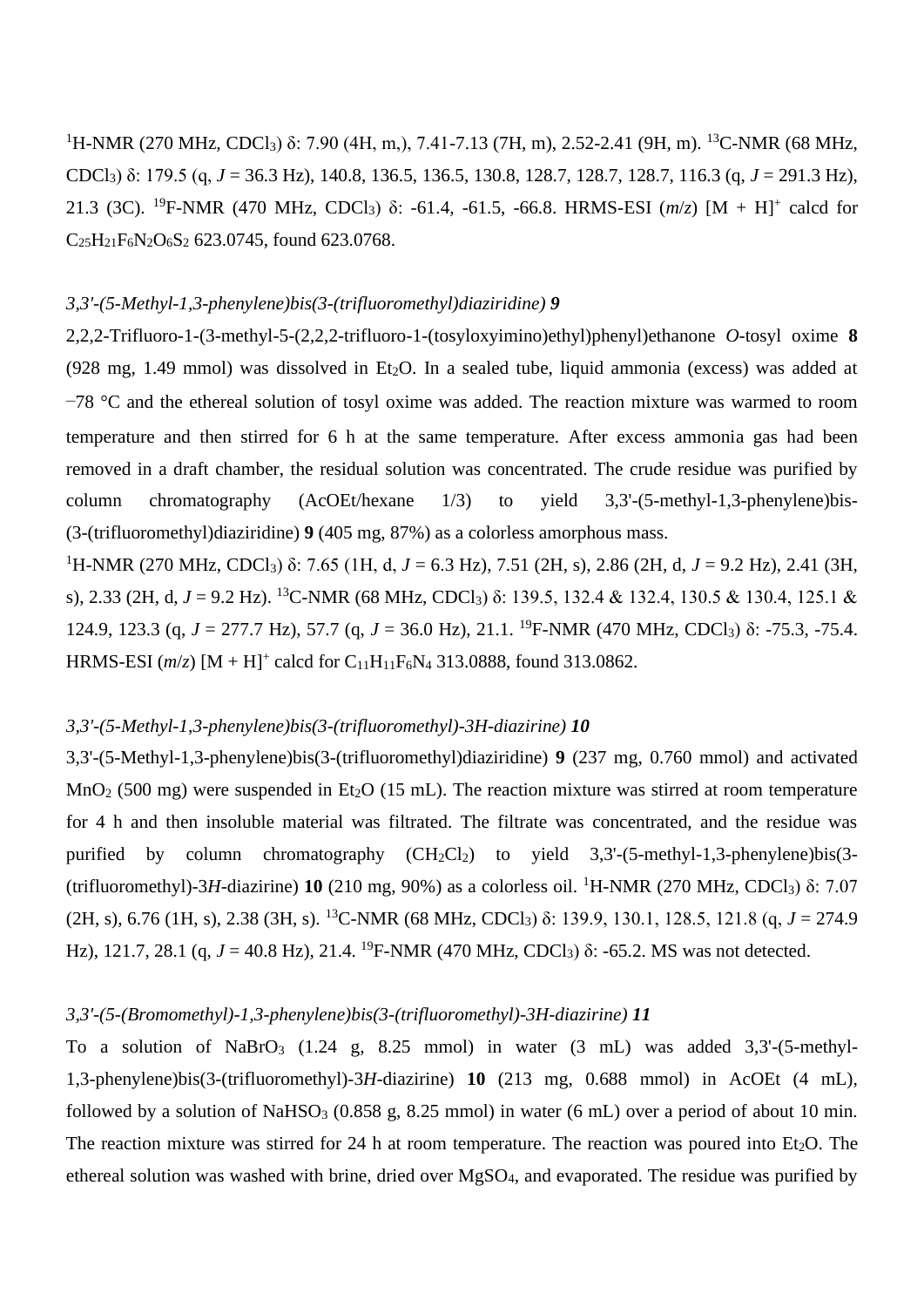column chromatography (hexane to  $CH_2Cl_2/h$  exane  $1/9$ ) to yield  $3,3'$ -(5-(bromomethyl)-1,3-phenylene)bis(3-(trifluoromethyl)-3*H*-diazirine) **11** (139 mg, 52%) as a colorless oil.

<sup>1</sup>H-NMR (270 MHz, CDCl<sub>3</sub>) δ: 7.28 (2H, s), 6.91 (1H, s), 4.42 (2H, s). <sup>13</sup>C-NMR (68 MHz, CDCl<sub>3</sub>) δ: 140.0, 131.0, 128.3, 124.3, 121.7 (q, *J* = 280.5 Hz), 30.8, 28.1 (q, *J* = 39.1 Hz). <sup>19</sup>F-NMR (470 MHz, CDCl<sub>3</sub>) δ: -65.1. MS was not detected. The starting material was able to be recovered (66.8 mg, 31%).

# *tert-Butyl 3-(3,5-bis(3-(trifluoromethyl)-3H-diazirin-3-yl)phenyl)-2-(diphenylmethyleneamino)propanoate 12*

*tert*-Butylglycinate benzophenone imine (78.5 mg, 0.266 mmol) and *O*-allyl-*N*-9-anthracenylmethylcinchonidium bromide (21.9 mg, 36.2 mmol) were dissolved in CH<sub>2</sub>Cl<sub>2</sub> (3 mL). 3,3'-(5-(Bromomethyl)-1,3-phenylene)bis(3-(trifluoromethyl)-3*H*-diazirine) **11** (93.5 mg, 0.241 mmol) was added to the mixture and was cooled at –78 °C. To the solution was slowly added BTPP (81.8 mL, 0.362 mmol) followed by stirring for an additional 12 h. After removal of the solvent, the residue was purified by column chromatography (AcOEt/hexane 1:7) to yield *tert*-butyl 3-(3,5 bis(3-(trifluoromethyl)-3*H*-diazirin-3-yl)phenyl)-2-(diphenylmethyleneamino)propanoate **12** (116 mg, 80%) as a colorless oil.

<sup>1</sup>H-NMR (270 MHz, CDCl<sub>3</sub>) δ: 7.62-7.29 (8H, m), 6.99 (2H, s), 6.85 (1H, s), 6.61 (2H, d, *J* = 6.9 Hz), 4.07 (1H, t, *J* = 6.6 Hz), 3.19 (2H, d, *J* = 6.3 Hz), 1.45 (9H, s). <sup>13</sup>C-NMR (68 MHz, CDCl3) δ: 171.1, 169.9, 140.8, 138.8, 136.0, 128.6, 128.2, 127.9, 127.2, 122.5, 121.7 (q, *J* = 274.9 Hz), 81.6, 66.8, 39.2, 28.0 (q,  $J = 40.8$  Hz), 27.9. <sup>19</sup>F-NMR (470 MHz, CDCl<sub>3</sub>) δ: -65.1. HRMS-ESI ( $m/z$ ) [M + H]<sup>+</sup> calcd for  $C_{30}H_{26}F_6N_5O_2$  602.1991, found 602.1984.

### *2-Amino-3-(3,5-bis(3-(trifluoromethyl)-3H-diazirin-3-yl)phenyl)propanoic acid 13*

*tert*-Butyl 3-(3,5-bis(3-(trifluoromethyl)-3*H*-diazirin-3-yl)phenyl-2-(diphenylmethyleneamino)propanoate **12** (116 mg, 0.192 mmol) was dissolved in TFA (3 mL) at 0 °C. The mixture was stirred for 12 h at room temperature. TFA was evaporated and the residue was purified by column chromatography  $\rm (CH_2Cl_2$  to AcOEt/MeOH/H2O 4/1/1) to yield 2-amino-3-(3,5-bis(3-(trifluoromethyl)-3*H*-diazirin-3 yl)phenyl)propanoic acid **13** (88.4 mg, 93%) as a colorless amorphous mass.

<sup>1</sup>H-NMR (270 MHz, CD<sub>3</sub>OD) δ: 7.28 (2H, s), 7.16 (1H, s), 3.87 (1H, s), 3.34 (1H, dd, *J* = 7.3, 3.6 Hz), 3.11 (1H, dd, *J* = 13.8, 7.6 Hz). <sup>13</sup>C-NMR (68 MHz, CD3OD) δ: 176.4, 140.5, 131.7, 130.3, 124.8, 123.3 (q,  $J = 274.3$  Hz), 56.7, 37.6, 29.3 (q,  $J = 40.8$  Hz). <sup>19</sup>F-NMR (470 MHz, CD<sub>3</sub>OD) δ: -66.9. HRMS-ESI  $(m/z)$  [M + H]<sup>+</sup> calcd for C<sub>13</sub>H<sub>10</sub>F<sub>6</sub>N<sub>5</sub>O<sub>2</sub> 382.0739, found 382.0714.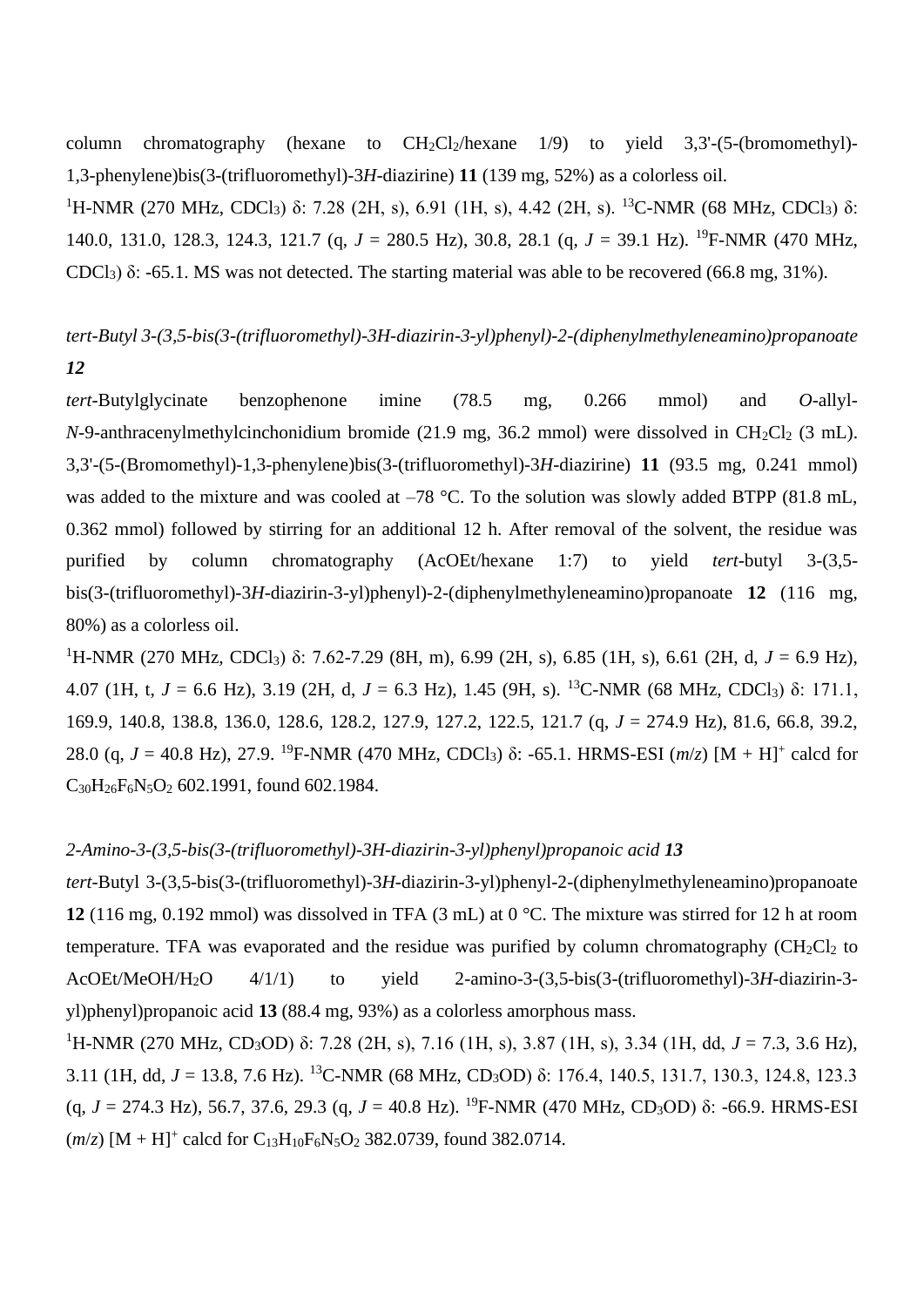## *Photolysis of compound 13 in H2O*

1 mM of a solution of bis-diazirinyl-Phe **13** in H2O was placed in a quartz cuvette. Photolysis was carried out with a 100 W black light at a distance of 1 cm from the surface of the light source.

Spectra were measured after each minute, and then the half-life was calculated from the decrements of the absorbance around 360 nm.

#### **ACKNOWLEDGEMENTS**

Part of this work was performed under the Cooperative Research Program of the Network Joint Research Center for Materials and Devices. This work was supported by the Japan Society for Bioscience, Biotechnology, and Agrochemistry (JSBBA), Shorai Foundation for Science and Technology and a grant-in-aid for scientific research KAKENHI (grant 21K05303) from the MEXT of Japan. This research was partially supported by Hokkaido University Research and Education Center for the Robust Agriculture, Forestry and Fisheries Industry and the Adaptable and Seamless Technology Transfer Program through Target-driven R&D (A-STEP) from the Japan Science and Technology Agency (JST).

#### **REFERENCES**

- 1. (a) J. Brunner, *[Annu. Rev. Biochem.](http://dx.doi.org/10.1146/annurev.bi.62.070193.002411)*, 1993, **62**, 483; (b) F. Kotzyba-Hilbert, I. Kapfer, and M. Goeldner, *[Angew. Chem.](http://dx.doi.org/10.1002/anie.199512961)*, *Int. Ed. Engl*, 1995, **34**, 1296; (c) G. Dorman and G. D. Prestwich, *[Trends](http://dx.doi.org/10.1016/S0167-7799(99)01402-X)  [Biotechnol.](http://dx.doi.org/10.1016/S0167-7799(99)01402-X)*, 2000, **18**, 64; (d) M. Hashimoto and Y. Hatanaka, *[Eur. J. Org. Chem.](http://dx.doi.org/10.1002/ejoc.200701069)*, 2008, 2513; (e) E. Smith and I. Collins, *[Future Med. Chem.](http://dx.doi.org/10.4155/fmc.14.152)*, 2015, **7**, 159; (f) D. P. Murale, S. S. Hong, M. M. Haque, and J.-S. Lee, *[Proteome Sci.](http://dx.doi.org/10.1186/s12953-017-0123-3)*, 2016, **15**, 14; (g) Y. Hatanaka and M. Hashimoto, [in Photoaffinity](http://dx.doi.org/10.1007/978-4-431-56569-7)  [Labeling for Structural Probing within Protein; Springer Japan: Tokyo, 2017.](http://dx.doi.org/10.1007/978-4-431-56569-7)
- 2. (a) Y. Hatanaka, *[Chem. Pharm. Bull.](http://dx.doi.org/10.1248/cpb.c14-00645)*, 2015, **63**, 1; (b) M. Hashimoto, *Reference Module in Chemistry, Molecular Sciences and Chemical Engineering*, Diaziridines and Diazirines, 2019, 1; (c) Z. P. Tachrim, L. Wang, Y. Murai, and M. Hashimoto, *[Molecules](http://dx.doi.org/10.3390/molecules26154496)*, 2021, **26**, 4496.
- 3. G. W. J. Fleet, R. R. Porter, and J. R. Knowles, *[Nature](http://dx.doi.org/10.1038/224511a0)*, 1969, **224**, 511.
- 4. R. E. Galardy, L. C. Craig, and M. P. Printz, *[Nat. New Biol.](http://dx.doi.org/10.1038/newbio242127a0)*, 1973, **242**, 127.
- 5. A. Herner, J. Marjanovic, T. M. Lewandowski, V. Marin, V. M. Patterson, L. Miesbauer, D. Ready, J. Williams, A. Vasudevan, and Q. Lin, *[J. Am. Chem. Soc.](http://dx.doi.org/10.1021/jacs.6b06645)*, 2016, **138**, 14609.
- 6. J. Brunner, H. Senn, and F. M. Richards, *[J. Biol. Chem.](http://dx.doi.org/10.1016/S0021-9258(19)85701-0)*, 1980, **255**, 3313.
- 7. Y. Hatanaka, M. Hashimoto, H. Nakayama, and Y. Kanaoka, *[Chem. Pharm. Bull.](http://dx.doi.org/10.1248/cpb.42.826)*, 1994, **42**, 826.
- 8. M. L. Lepage, C. Simhadri, C. Liu, M. Takaffoli, L. Bi, B. Crawford, A. S. Milani, and J. E. Wulff, *[Science](http://dx.doi.org/10.1126/science.aay6230)*, 2019, **366**, 875.
- 9. A. Blencowe, C. Blencowe, K. Cosstick, and W. Hayes, *React. Funct. [Polym.](http://dx.doi.org/10.1016/j.reactfunctpolym.2007.12.009)*, 2008, **68**, 868.